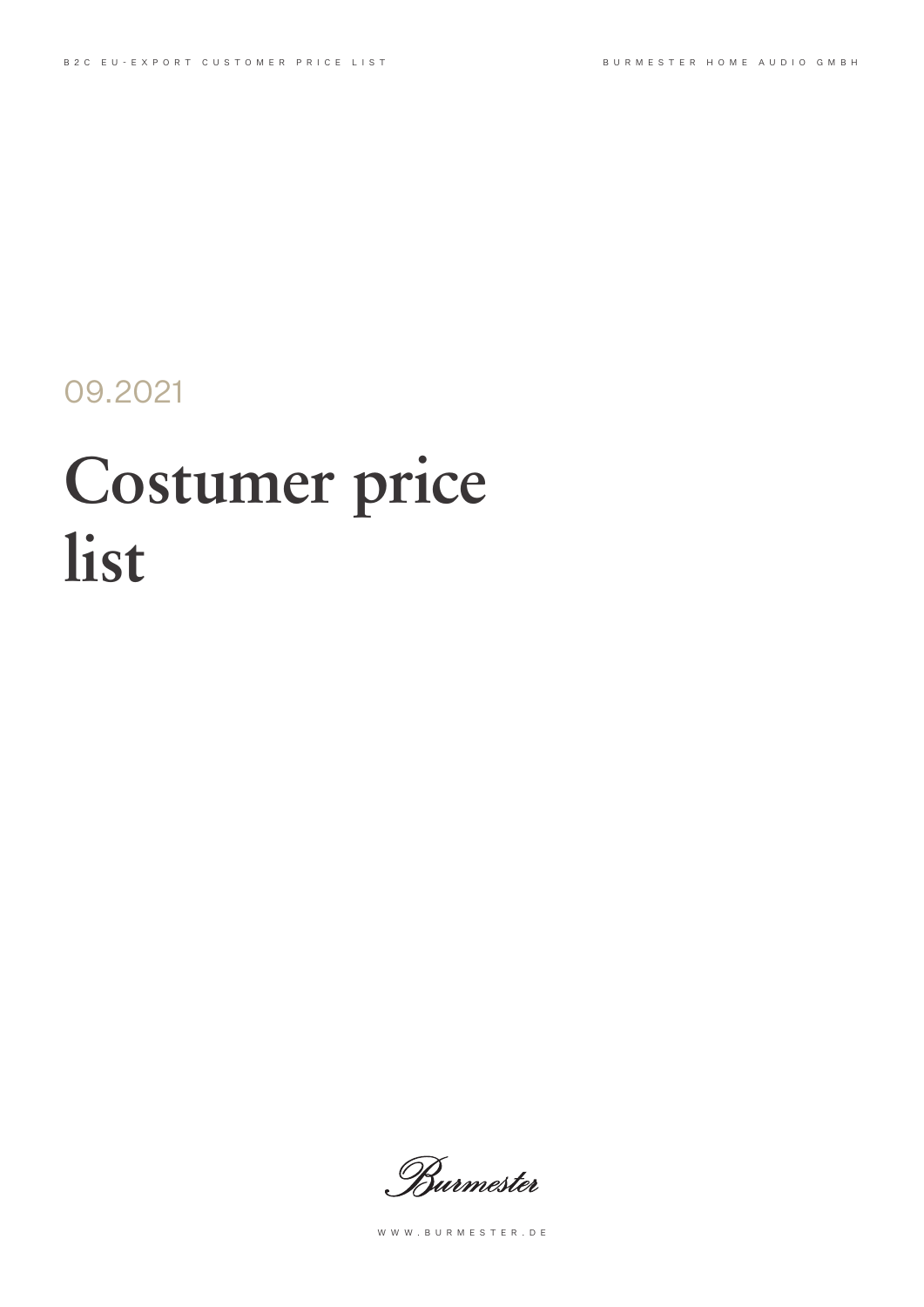Price list valid **from 1.9.2021**. All previous price lists are void. Subject to modifications, errors and omissions excepted. Stated unit prices (unless stated otherwise) apply for basic versions.

## Signature Line





**BC350 loudspe aker** – Tineo (Indian apple) or middle-grey silk-matt varnished **272.800,- pair**

**159 Mono Power amplifier** – Mono Power Amplifier (please inquire delivery time) **284.900,- pair**

### reference Line



**175 turntable**

–Including built-in Phono Preamplifier based on 100 Phono Preamplifier, including tone arm and MC-System premounted **43.300,-**



**808 MK5 Pre amp lifier**

- Including 4 modules: 1 x CD  $In + 1 \times Out + 1 \times Sym$ . Out + 1 x Surround Thruput

 **36.100,-**

- Further input modules: CD, Tuner, DAT, AUX,TAPE1, TAPE2, PHONO MM2 (unbalanced), Phono MC3 (sym/asym. switchable)

 **2.800,-**

- Further output modules: Out 2 + Sym.Out

 **3.400,-**

- Power supply in Reference Line housing at first order  **14.000,-** 



**111 Musicce nter**

– High End Musicserver with 2 x 4 TB memory capacity (SSD), integrated Preamplifier (3 analog, 6 digital inputs) & Digital/Analog Converter

**42.700,-** 



## **909 MK5 Power Amplifier**

 **51.800,-**



**069 CD Player**

– Top loader with 96/ 192 kHz/ 24-Bit-Upsampling, with external Reference Line power supply  **51.800,-**



**077 Preamp lifier**

– With external Reference Line power supply, including 1 module by choice: DAC, Line, Phonomodule (MM or MC)  **39.700,-**

1I5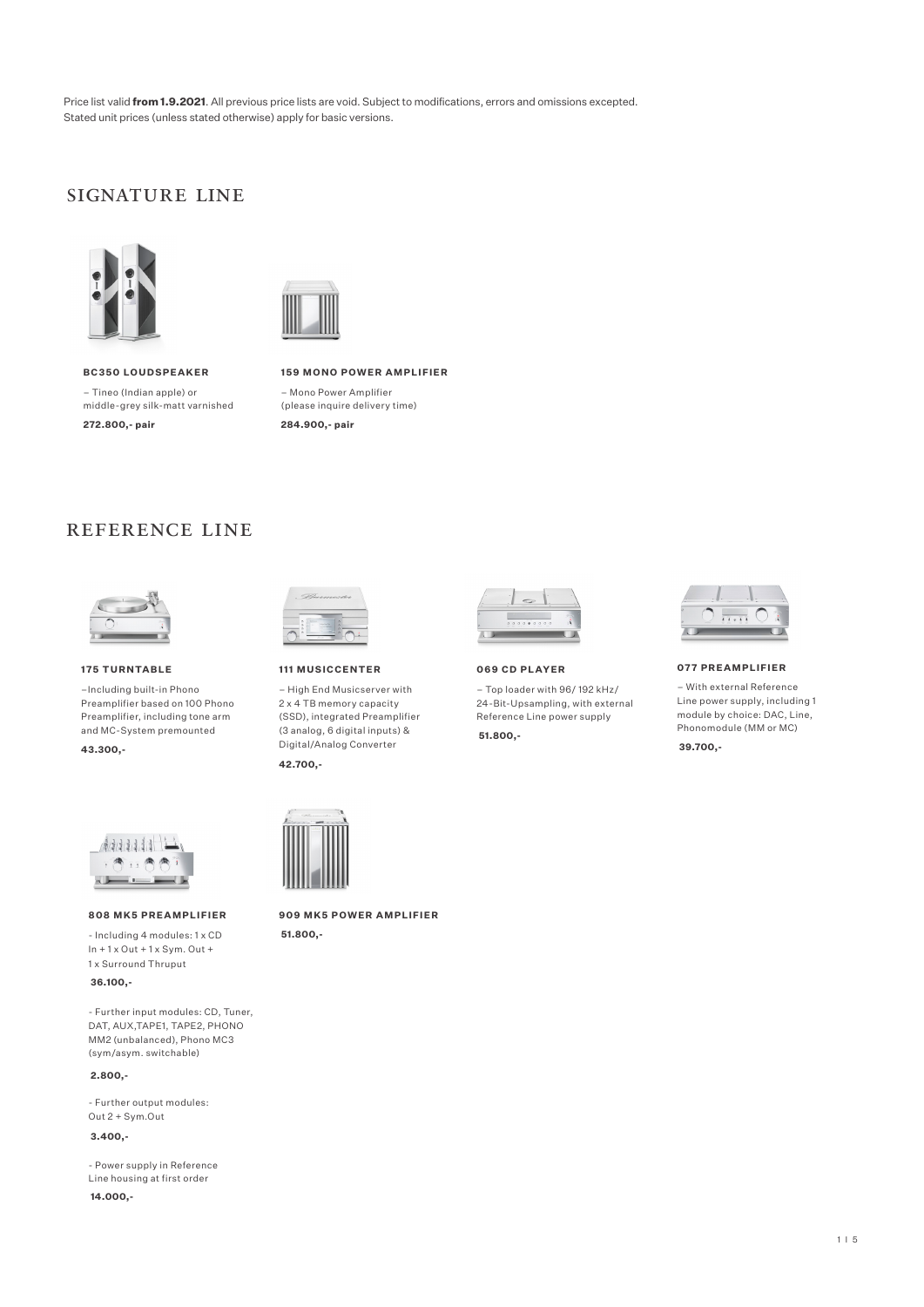## Top Line



**217 turntable** - Including tone arm and MC-System premounted

 **21.900 €** 



**151 MK2 MUSICCENTER** 

- High End Musicserver with 2 x 2 TB storage capacity (SSD), analog volume control

**911 MK3 Power Amplifier**

 **20.300,-**

 **22.700,-**



**089 CD Player**

- Top loader with 96/192 kHz/24-Bit-Upsampling  **20.300,-**



#### **088 Preamp lifier**

- With modular design and Home Theater Thruput including 1 module by choice: DAC, Line, Phonomodule (MM or MC)

 **20.300,-**



**100 Phono Pre amplifier**

- Fully equipped with 3 modules: 2 Phono inputs, A/D Converter (including BurLink)  **19.100,-**

- With BurLink, 1 module (MC or MM), without A/D Converter  **14.300,-**

- 2nd Phonomodule (MM or MC)

 **2.900,-**

- A/D Converter module with USB & S/P-DIF output  **1.940,-**

# CLASSIC LINE



**102 CD Player** - Front loader with 96/192 kHz/24-Bit-Upsampling  **5.800,- 11.900,-**



**082 Integrated Amplifier 032 Integrated Amplifier 036 Power Amplifier 956 MK2 Power Amplifier**



**061 CD Player** - Top loader with 96/192 kHz/24-Bit-Upsampling



 **11.900,- 16.700,- 9.400,- 13.100,-**



**035 Preamp lifier 9.400,-**

- Optional Phonomodule (MM or MC)  **690,-**





**101 Integrated Amplifier 7.000,-**

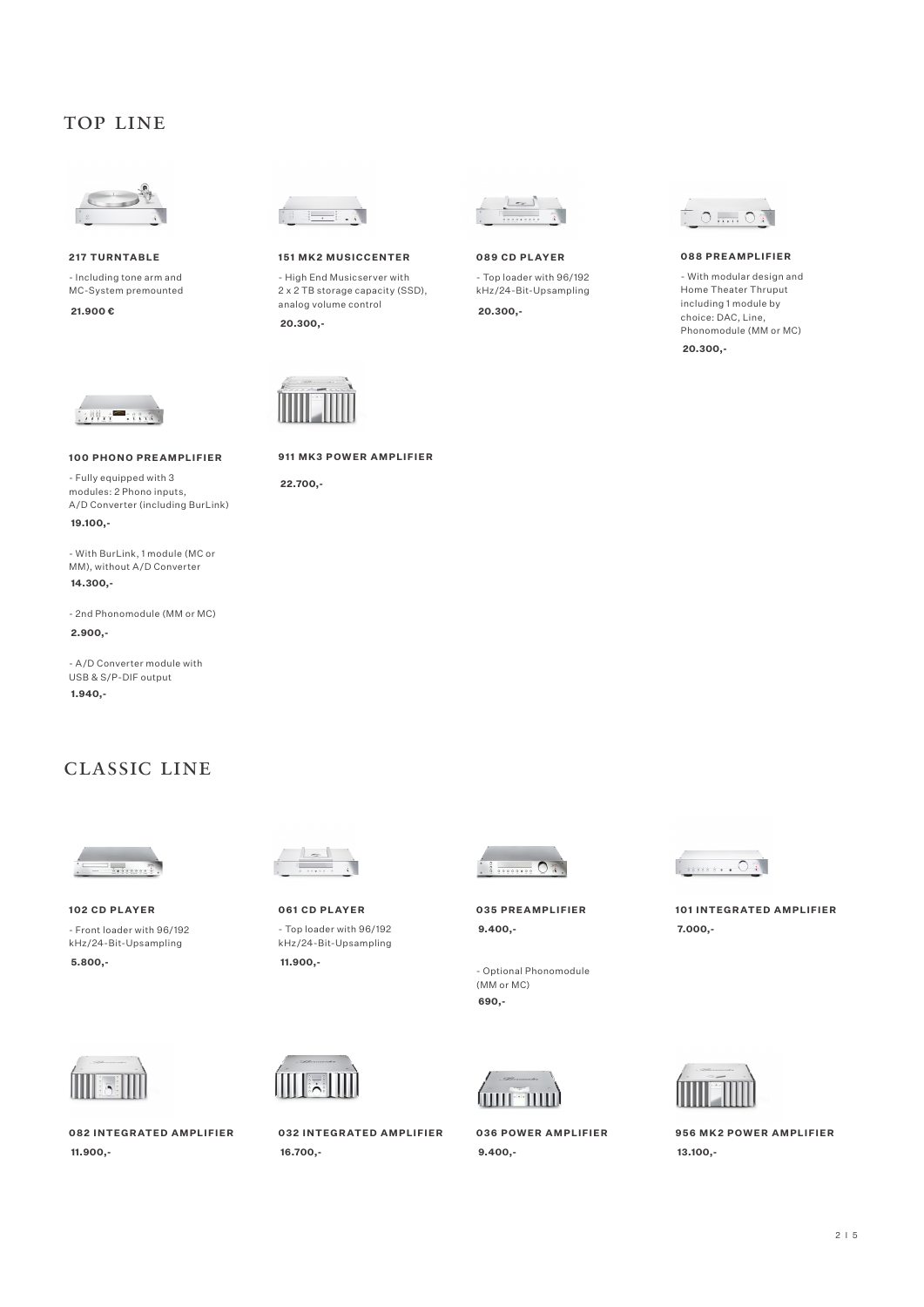## PHASE 3



**Phase 3 Retro Style** - 161 All-in-one, including loudspeaker pair B15, housing in white, black, red



**Phase 3 Loft Style** - 161 All-in-one, including

loudspeaker pair B15, housing in grey

 **38.500,- 27.600,- 38.500,-**



#### **161**

-161 All-in-one with 2 x 2 TB storage capacity (SSD), housing in Retro Style





#### **bc150 loudspe aker** – Tineo (Indian apple) or middle-

grey silk-matt varnished

 **107.800,-** pair



#### **B18 lou dspe aker**

- Macassar, Walnut light / dark, Black, White (all glossy) Front: Silver, Black, Medium Bronze Eloxal - freely selectable



#### **BA71 loudspe aker** - Macassar, Walnut light / dark, Black, White (all glossy) Front: Silver, Black, medium Bronze Eloxal - freely selectable

 **38.500,-** pair



**B10 loudspe aker**

- Like B18  **5.300,-** pair



**BA31 loudspe aker** - Like BA71  **24.000,-** pair



**B38 LOUDSPEAKER** 

- White, Black, American Walnut, Middle-Grey (all silk-matt) Front: Silver, Black - freely selectable  **22.700,-** pair

 **10.600,-** pair

## inwall loudspeaker



#### **INWALL SATELLIT**

- 2-way loudspeaker, closed system, Aluminium-Silver

 **7.300,-** pair **3.600,- 7.300,-** pair



**InWall Center** - 2-way loudspeaker, closed system, Aluminium-Silver



**InWall Woofer** - Bass reflex loudspeaker, Aluminium-Silver



**InWa ll Cover Frame** - Cover frame Silver  **340,-**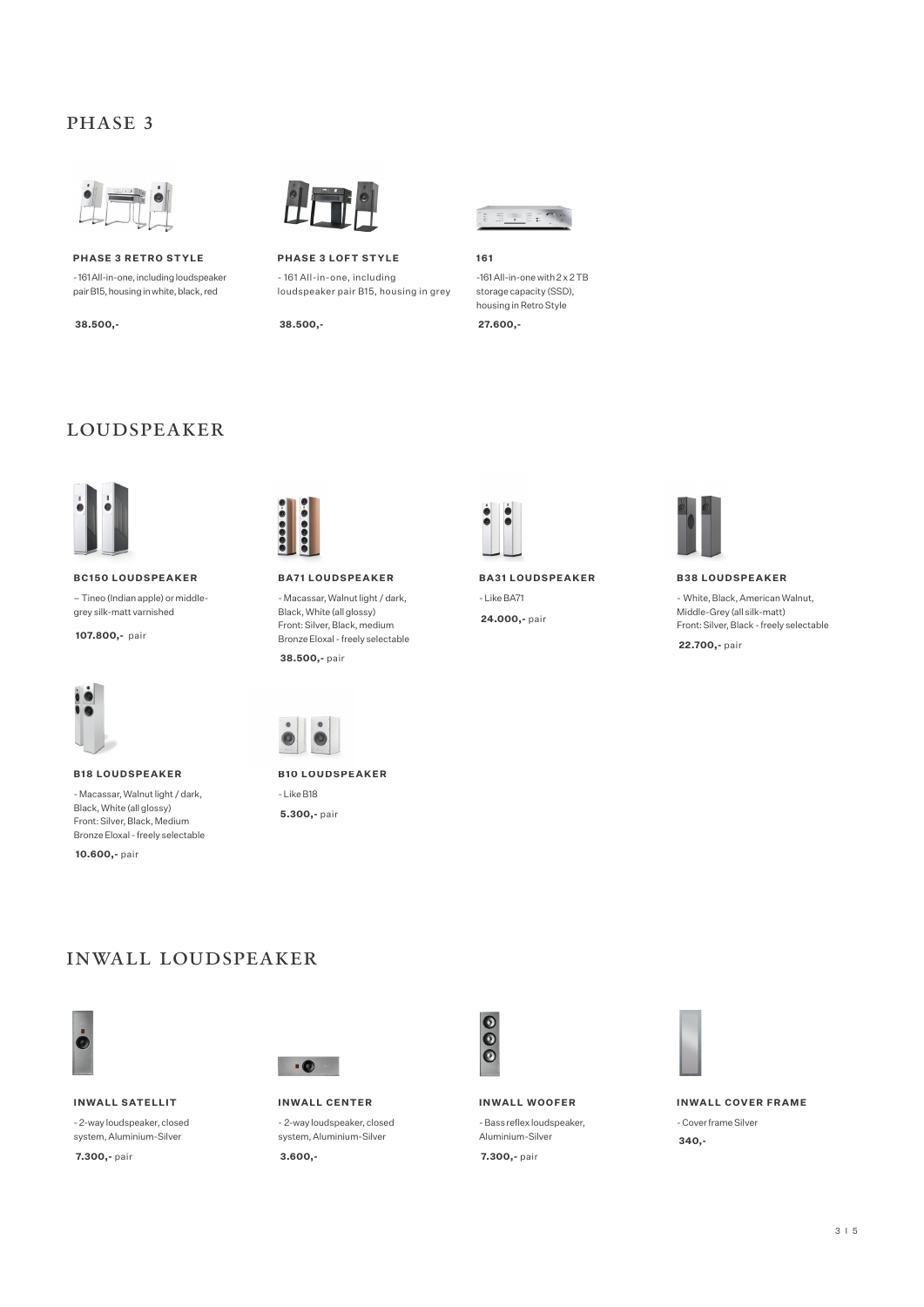## modules

| <b>MMI Module 061 / 069 / 089</b> | Digital input module with Bluetooth & USB for the CD Players 069 & 089<br>(Class 1: 48kHz/16Bit & Class 2: 192kHz/24Bit) | $2.180 -$ |
|-----------------------------------|--------------------------------------------------------------------------------------------------------------------------|-----------|
| <b>Module 077 / 088</b>           | Digital input module with Bluetooth & USB for CD Player 061<br>(Class 1: 48kHz/16Bit & Class 2: 192kHz/24Bit)            | $3.150 -$ |
| <b>Module 077 / 088</b>           | Phonomodule (MM or MC)                                                                                                   | $3.150 -$ |

## modifications

| 069 / 089 / 061 | Installation of the MMI module (including module)                                                                           | $2.540 -$ |
|-----------------|-----------------------------------------------------------------------------------------------------------------------------|-----------|
| <b>909 MK3</b>  | Modification to 909 MK5 (with silver cabling)                                                                               | $6.050 -$ |
| 911 MK1 / MK2   | Update of 911 (MK1 & MK2) to 911 MK3 with silver cabling &<br>completely new amplifier boards with optimized circuit design | $7.020 -$ |
| 956             | Modification of 956 MK1 to MK2 including extended Class-A range and<br>enhanced power supply performance                    | $2.180 -$ |
| 961 MK1 / MK2   | Modification of the 961 MK1 or MK2 to MK3 including new mid-range unit<br>and tweeter, modified crossover network           | $3.390 -$ |
| 995 MK1 / MK2   | Modification of the 995 MK1/MK2 to MK3 including new mid-range unit<br>and tweeter, modified crossover network              | $2.900 -$ |

All of our modifications include a new warranty – as a new device.

## remote controls

| 005 | Aluminium remote control | 530,-   |
|-----|--------------------------|---------|
| 067 | Aluminium remote control | $460,-$ |

The Reference Line products will be equipped with 005 remote control, our Top & Classic Line products with 067 remote control, Burmester Power Amplifiers are excluded. The products 111 Musiccenter, 151 MK2 Musiccenter, 161 All-in-One and Phase 3 are equipped with remote control 067.